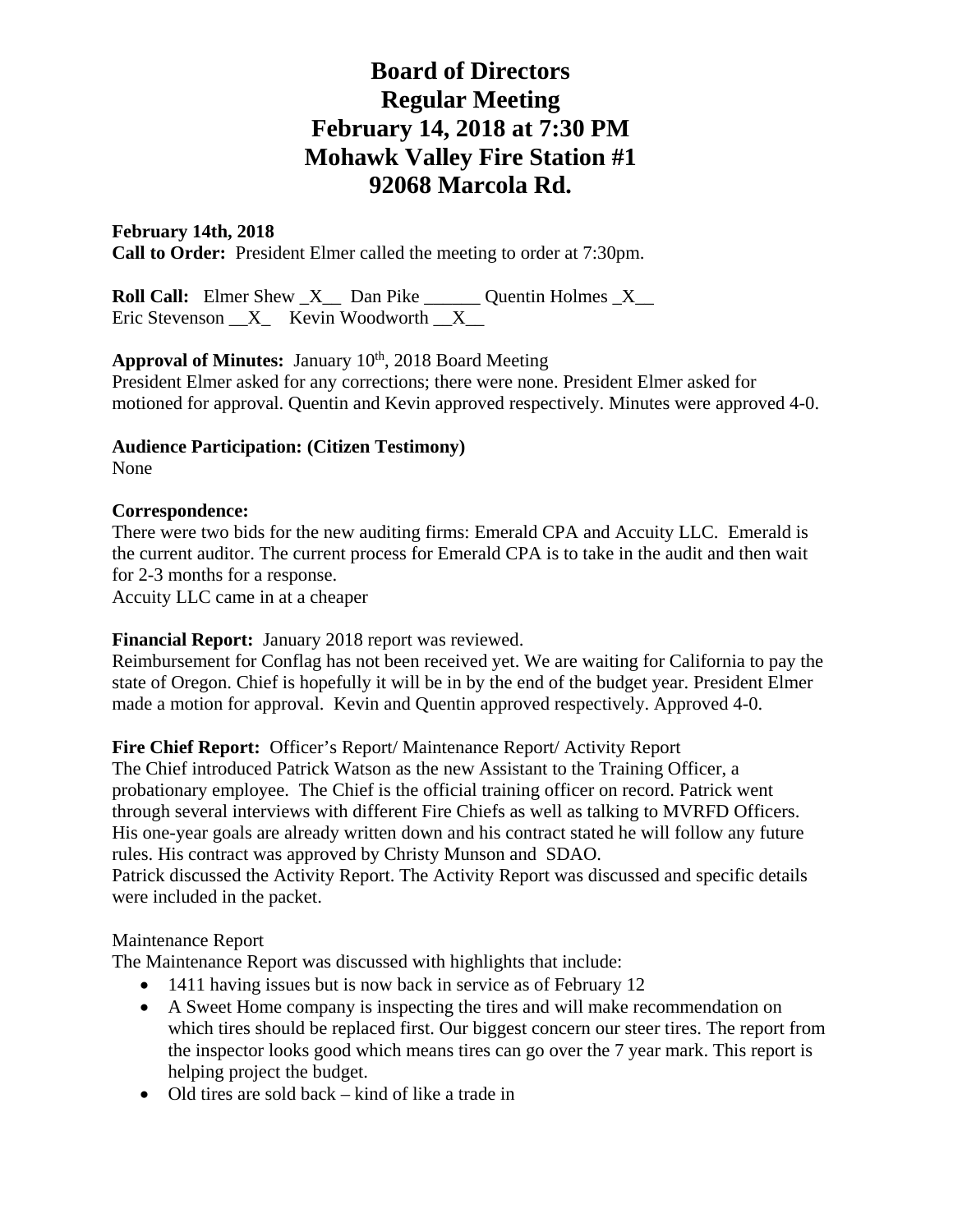# **Board of Directors Regular Meeting February 14, 2018 at 7:30 PM Mohawk Valley Fire Station #1 92068 Marcola Rd.**

The security cameras were installed at station 4. Chris displayed how he can view each station via his phone. The tablet in the command vehicle also has access. They are motion activated. Chris is hoping to get a zoom in feature to get the license plate number of any cars coming into the parking lot. A switch panel was not installed correctly and needs to be replaced. Therefore it has not been paid for.

#### **Old Business**:

1. Station 2 The next step is getting a lot line adjustment and have a surveyor come out.

2. Budget Committee Members

The members and the budget committee schedule is included in the packets. The board approved 4-0 to appoint Mr. Arnold. Quentin and Kevin approved respectively.

#### **New Business:**

1. Replacement Coordinator.

Chief introduced Patrick Watson earlier in the meeting. Chief mentioned that Patrick is at the same salary as posted and after he meets his one-year goals then he will be the Training Coordinator.

#### 2. Bond Resolution

The resolution now needs to be in 91 days prior to the election. President Elmer wants some wording changed so it says no more than a certain amount. Chief will inform the SDAO. The resolution is a 5-year bond as a reasonable price ( \$99 per \$200,000). The community is supportive even though this not official yet. The SDAO appoints legal counsel. The 805 form details what will be done with the money and the wording on the bond will be very clear to the voters on what the money is meant for.

As for promotion of the bond, the Chief is presenting at the Marcola Media Center, the Volunteer Association may fund the signs, and an open house was suggested. The resolution was signed and approved 4-0. Quentin and Kevin approved respectively.

#### 3. Salary Resolution

This resolution was about the cost of living raises. There are two pay scales, the Chief is on a separate scale. Everyone will move a Step higher with good reviews. It was approved 4-0. Quentin and Kevin approved respectively.

#### 4. Meeting Times

Kevin proposed the meeting be moved up to an early start time. Quentin suggested if the time is changed is to make it effective in a future month, not right away. This issue will be tabled for now.